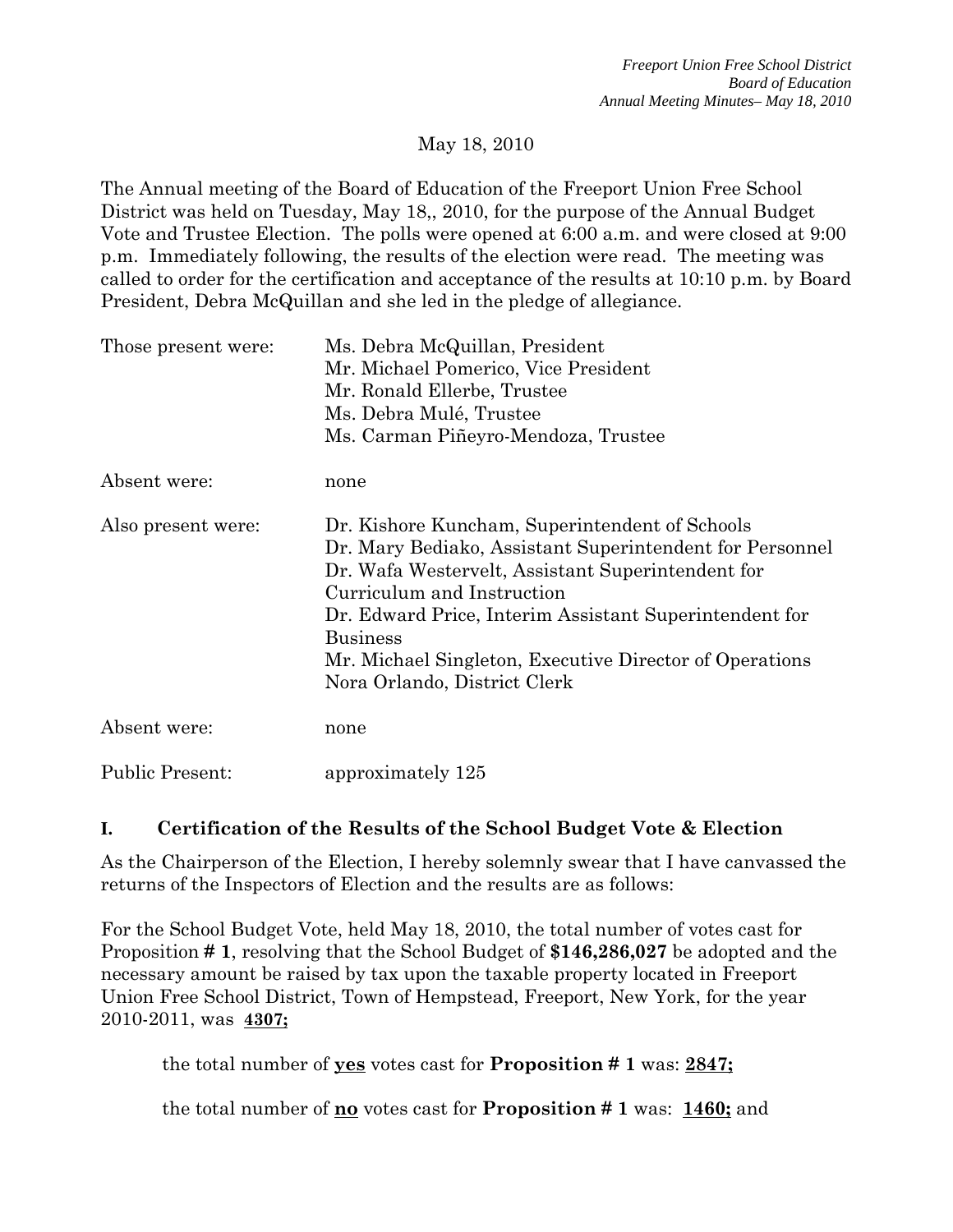the contract of the contract of the contract of the contract of the contract of the contract of the contract o<br>The contract of the contract of the contract of the contract of the contract of the contract of the contract o

For the Library Budget, the total number of votes cast for Proposition **# 2**, resolving that the Freeport Memorial Library Budget amount of **\$5,692,319** be adopted and the necessary amount be raised by tax upon the taxable property located in Freeport Union Free School District, Town of Hempstead, Freeport, New York, for the year 2010-2011, was: **4015;**

that the total number of **yes** votes cast for **Proposition # 2** was: **2701;** 

that the total number of **no** votes cast for **Proposition # 2** was: **1314;** and

For the Trustee Election, the total number of votes cast for each candidate for the Office of School Trustee, for a three year term to begin July 1, 2010, and end June 30, 2013, was:

the total number of votes cast for **Michael Pomerico** was **3240**;

the total number of votes cast for **Debra McQuillan** was **3240;**

the total number of votes cast for **Fidel Abreu** was **674;**

the total number of votes cast for **Thelma P. Lambert Watkins** was **769;**

the total number of votes cast for **Sandra Richardson** was **907;**

Respectfully submitted,

Duce A Eman

Denise Elmore Chairperson of the Election

# **Acceptance of the Results of the School Budget Trustee Election**

**BE IT RESOLVED**, that the Board of Education of the Freeport Union Free School District hereby accepts the attached results of the annual budget vote and trustee election held this date, May 18, 2010, as certified by the Chairperson of Election; and

**BE IT FURTHER RESOLVED**, that Proposition #1, *School Budget* has been *approved* by the registered voters of this District; and

**THAT** Proposition #2, *Freeport Memorial Library Budget* has been *approved* by the registered voters of this District; and